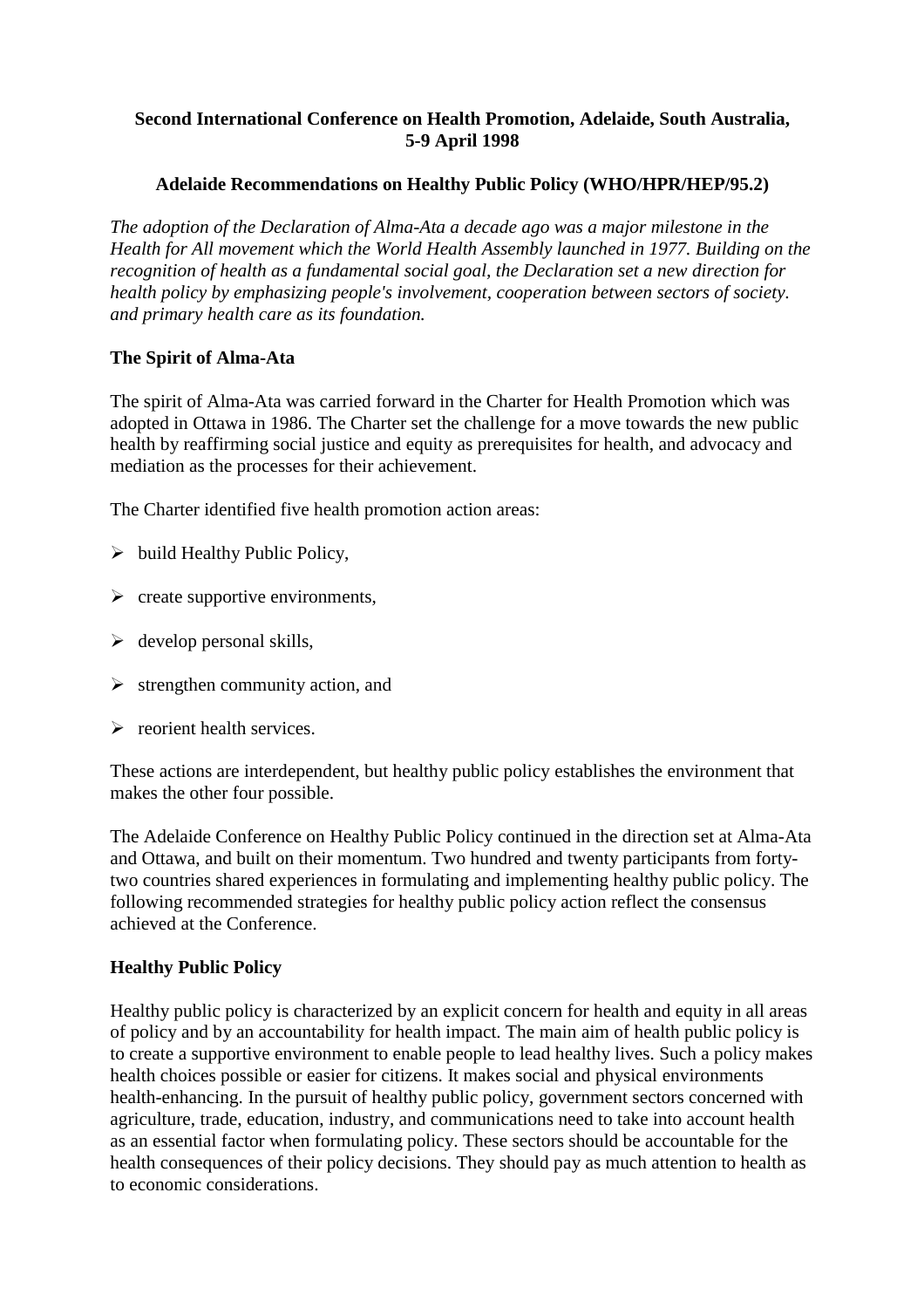### **The value of health**

Health is both a fundamental human right and a sound social investment. Governments need to invest resources in healthy public policy and health promotion in order to raise the health status of all their citizens. A basic principle of social justice is to ensure that people have access to the essentials for a healthy and satisfying life. At the same time, this raises overall societal productivity in both social and economic terms. Healthy public policy in the short term will lead to long-term economic benefits as shown by the case studies presented at this Conference. New efforts must be made to link economic, social, and health policies into integrated action.

### **Equity, access and development**

Inequalities in health are rooted in inequities in society. Closing the health gap between socially and educationally disadvantaged people and more advantaged people requires a policy that will improve access to health-enhancing goods and services, and create supportive environments. Such a policy would assign high priority to underprivileged and vulnerable groups. Furthermore, a healthy public policy recognizes the unique culture of indigenous peoples, ethnic minorities, and immigrants. Equal access to health services, particularly community health care, is a vital aspect of equity in health.

New inequalities in health may follow rapid structural change caused by emerging technologies. The first target of the European Region of the World Health Organization, in moving towards Health for All is that:

*by the year 2000 the actual differences in health status between countries and between groups within countries should be reduced by at least 25% by improving the level of health of disadvantaged nations and groups.*

In view of the large health gaps between countries, which this Conference has examined, the developed countries have an obligation to ensure that their own policies have a positive health impact on developing nations. The Conference recommends that all countries develop healthy public policies that explicitly address this issue.

## **Accountability for Health**

The recommendations of this Conference will be realized only if governments at national, regional and local levels take action. The development of healthy public policy is as important at the local levels of government as it is nationally. Governments should set explicit health goals that emphasize health promotion.

Public accountability for health is an essential nutrient for the growth of healthy public policy. Governments and all other controllers of resources are ultimately accountable to their people for the health consequences of their policies, or lack of policies. A commitment to healthy public policy means that governments must measure and report the health impact of their policies in language that all groups in society readily understand. Community action is central to the fostering of healthy public policy. Taking education and literacy into account, special efforts must be made to communicate with those groups most affected by the policy concerned.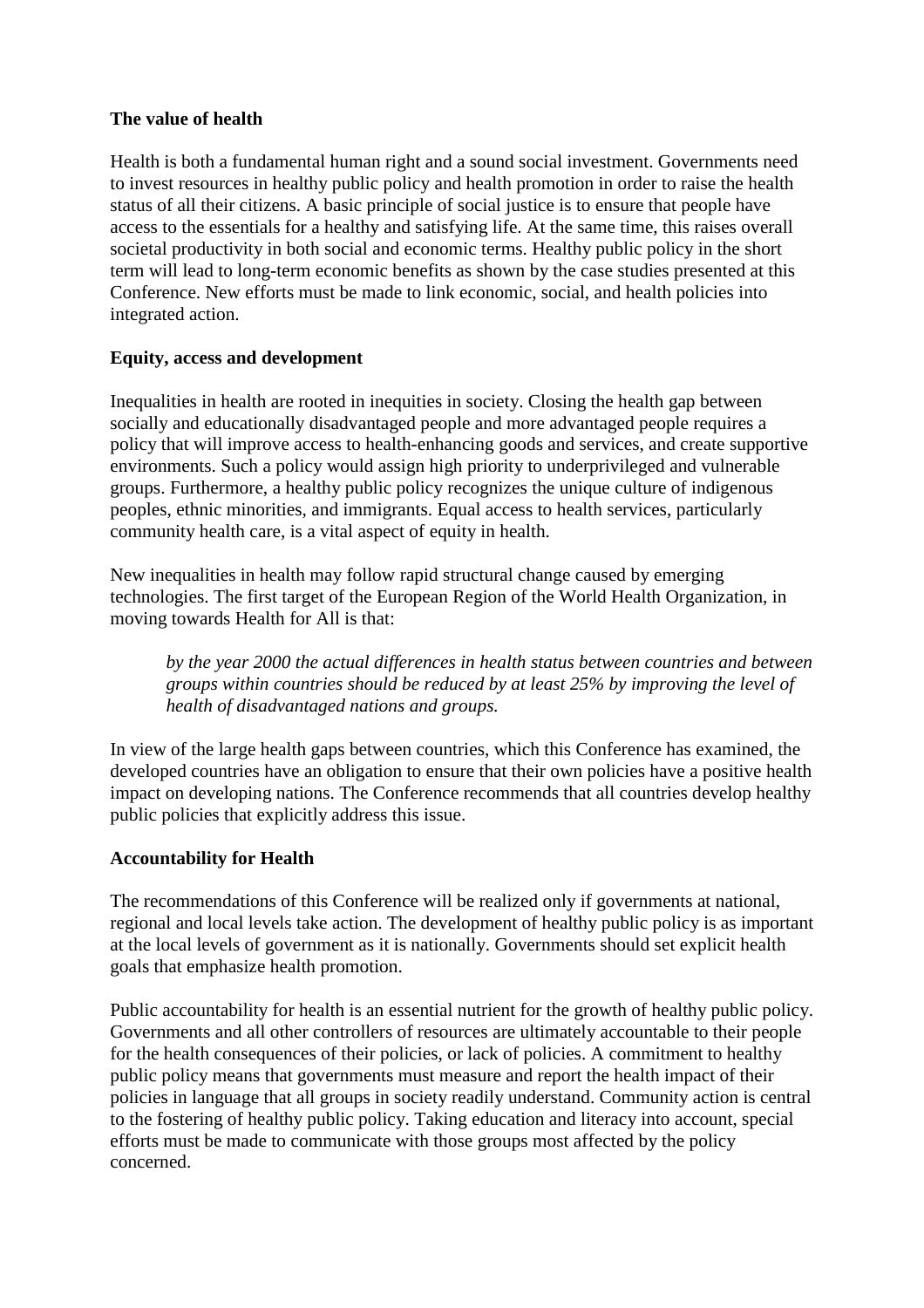The Conference emphasizes the need to evaluate the impact of policy. Health information systems that support this process need to be developed. This will encourage informed decision-making over the future allocation of resources for the implementation of healthy public policy.

### **Moving beyond health care**

Healthy public policy responds to the challenges in health set by an increasingly dynamic and technologically changing world, with is complex ecological interactions and growing international interdependencies. Many of the health consequences of these challenges cannot be remedied by present and foreseeable health care. Health promotion efforts are essential, and these require an integrated approach to social and economic development which will reestablish the links between health and social reform, which the World Health Organization policies of the past decade have addressed as a basic principle.

### **Partners in the policy process**

Government plays an important role in health, but health is also influenced greatly by corporate and business interests, nongovernmental bodies and community organizations. Their potential for preserving and promoting people's health should be encouraged. Trade unions, commerce and industry, academic associations and religious leaders have many opportunities to act in the health interests of the whole community. New alliances must be forged to provide the impetus for health action.

### **Action Areas**

The Conference identified four key areas as priorities for health public policy for immediate action:

### **Supporting the health of women**

Women are the primary health promoters all over the world, and most of their work is performed without pay or for a minimal wage. Women's networks and organizations are models for the process of health promotion organization, planning and implementation. Women's networks should receive more recognition and support from policy-makers and established institutions. Otherwise, this investment of women's labour increases inequity. For their effective participation in health promotion women require access to information, networks and funds. All women, especially those from ethnic, indigenous, and minority groups, have the right to self-determination of their health, and should be full partners in the formulation of healthy public policy to ensure its cultural relevance.

This Conference proposes that countries start developing a national women's healthy public policy in which women's own health agendas are central and which includes proposals for:

- $\triangleright$  equal sharing of caring work performed in society;
- $\triangleright$  birthing practices based on women's preferences and needs;
- $\triangleright$  supportive mechanisms for caring work, such as support for mothers with children, parental leave, and dependent health-care leave.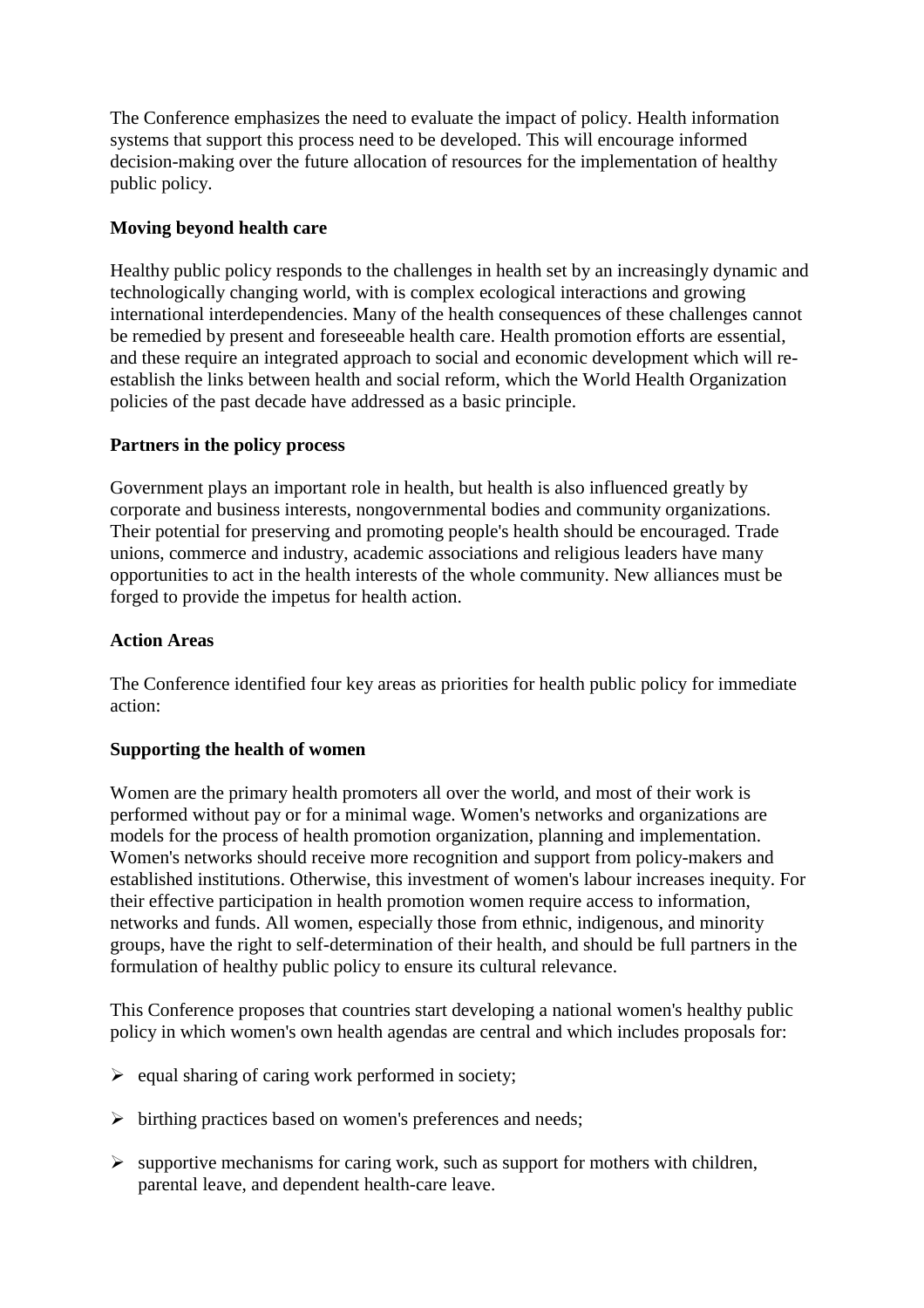### **Food and nutrition**

The elimination of hunger and malnutrition is a fundamental objective of healthy public policy. Such policy should guarantee universal access to adequate amounts of healthy food in culturally acceptable ways. Food and nutrition policies need to integrate methods of food production and distribution, both private and public, to achieve equitable prices.

A food and nutrition policy that integrates agricultural, economic, and environmental factors to ensure a positive national and international health impact should be a priority for all governments. The first stage of such a policy would be the establishment of goals for nutrition and diet. Taxation and subsidies should discriminate in favour of easy access for all to healthy food and an improved diet.

The Conference recommends that governments take immediate and direct action at all levels to use their purchasing power in the food market to ensure that the food-supply under their specific control (such as catering in hospitals, schools, day-care centres, welfare services and workplaces) gives consumers ready access to nutritious food.

### **Tobacco and alcohol**

The use of tobacco and the abuse of alcohol are two major health hazards that deserve immediate action through the development of healthy public policies. Not only is tobacco directly injurious to the health of the smoker but the health consequences of passive smoking, especially to infants, are now more clearly recognized than in the past. Alcohol contributes to social discord, and physical and mental trauma. Additionally, the serious ecological consequences of the use of tobacco as a cash crop in impoverished economies have contributed to the current world crises in food production and distribution.

The production and marketing of tobacco and alcohol are highly profitable activities especially to governments through taxation. Governments often consider that the economic consequences of reducing the production and consumption of tobacco and alcohol by altering policy would be too heavy a price to pay for the health gains involved.

This Conference calls on all governments to consider the price they are paying in lost human potential by abetting the loss of life and illness that tobacco smoking and alcohol abuse cause. Governments should commit themselves to the development of healthy public policy by setting nationally-determined targets to reduce tobacco growing and alcohol production, marketing and consumption significantly by the year 2000.

### **Creating supportive environments**

Many people live and work in conditions that are hazardous to their health and are exposed to potentially hazardous products. Such problems often transcend national frontiers. Environmental management must protect human health from the direct and indirect adverse effects of biological, chemical, and physical factors, and should recognize that women and men are part of a complex ecosystem. The extremely diverse but limited natural resources that enrich life are essential to the human race. Policies promoting health can be achieved only in an environment that conserves resources through global, regional, and local ecological strategies.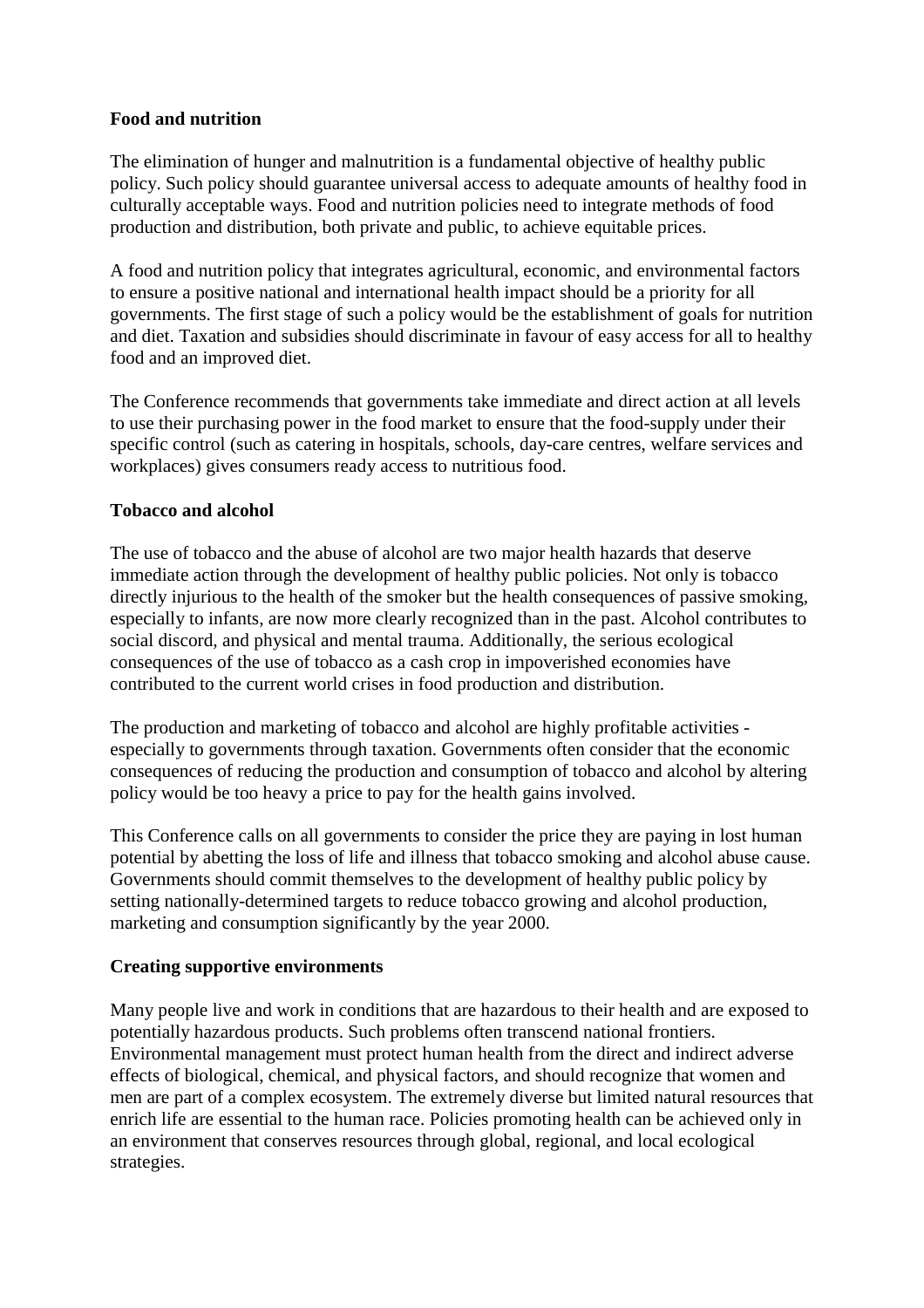A commitment by all levels of government is required. Coordinated intersectoral efforts are needed to ensure that health considerations are regarded as integral prerequisites for industrial and agricultural development. At an international level, the World Health Organization should play a major role in achieving acceptance of such principles and should support the concept of sustainable development.

This Conference advocates that, as a priority, the public health and ecological movements join together to develop strategies in pursuit of socioeconomic development and the conservation of our planet's limited resources.

## **Developing New Health Alliances**

The commitment to healthy public policy demands an approach that emphasizes consultation and negotiation. Healthy public policy requires strong advocates who put health high on the agenda of policy-makers. This means fostering the work of advocacy groups and helping the media to interpret complex policy issues.

Educational institutions must respond to the emerging needs of the new public health by reorienting existing curricula to include enabling, mediating, and advocating skills. There must be a power shift from control to technical support in policy development. In addition, forums for the exchange of experiences at local, national and international levels are needed.

The Conference recommends that local, national and international bodies:

- $\triangleright$  establish clearing-houses to promote good practice in developing healthy public policy;
- $\triangleright$  develop networks of research workers, training personnel, and programme managers to help analyse and implement healthy public policy.

## **Commitment to Global Public Health**

Prerequisites for health and social development are peace and social justice; nutritious food and clean water; education and decent housing; a useful role in society and an adequate income; conservation of resources and the protection of the ecosystem. The vision of healthy public policy is the achievement of these fundamental conditions for healthy living. The achievement of global health rests on recognizing and accepting interdependence both within and between countries. Commitment to global public health will depend on finding strong means of international cooperation to act on the issues that cross national boundaries.

## **Future Challenges**

- 1. Ensuring an equitable distribution of resources even in adverse economic circumstances is a challenge for all nations.
- 2. Health for All will be achieved only if the creation and preservation of healthy living and working conditions become a central concern in all public policy decisions. Work in all its dimensions - caring work, opportunities for employment, quality of working life dramatically affects people's health and happiness. The impact of work on health and equity needs to be explored.